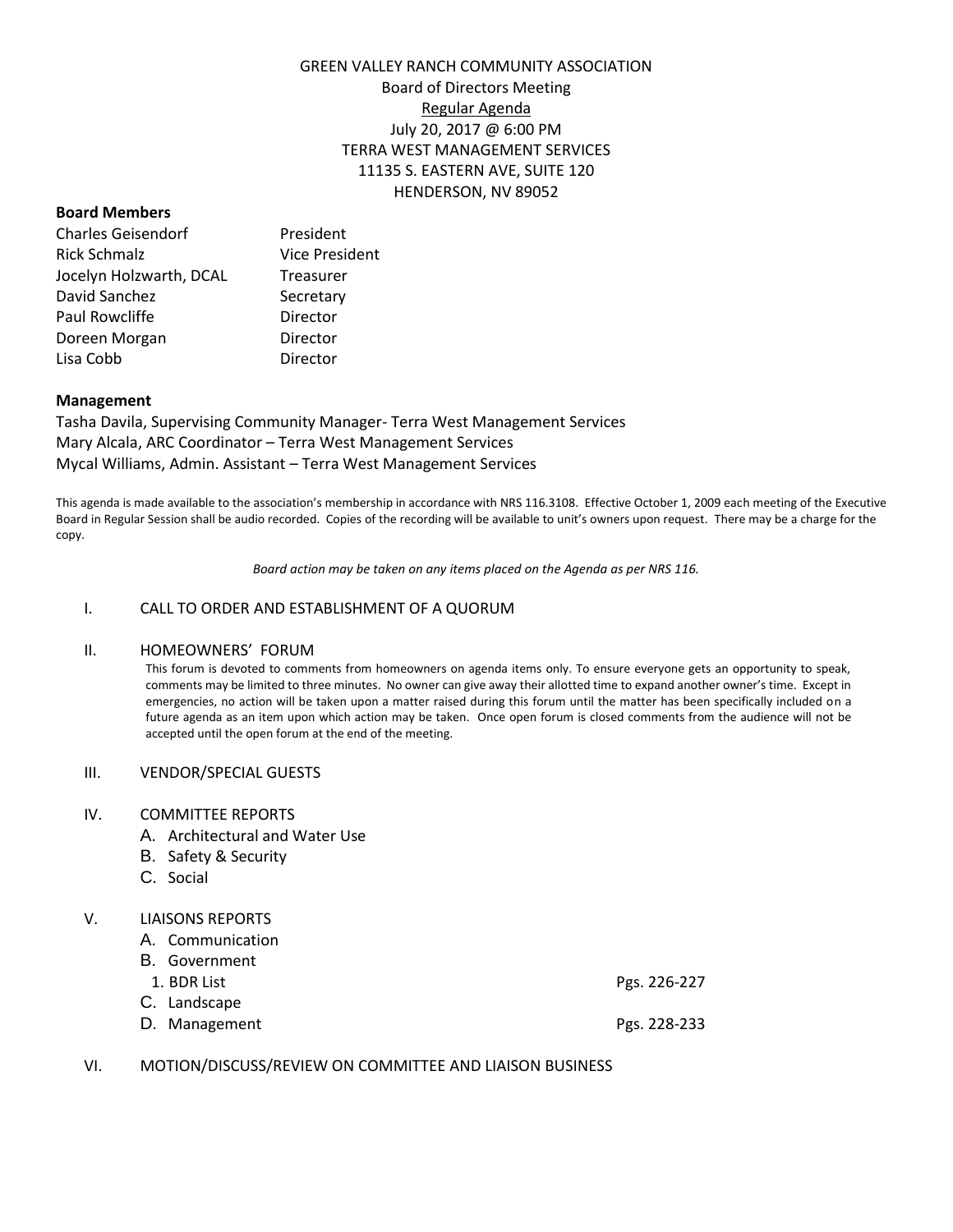#### VII. CONSENT AGENDA ITEMS

Unless an item is pulled for discussion, the Board of Directors will take action on all consent agenda items with one motion, accepting the recommendations as stated on the agenda item. To pull an item for discussion, please notify the Board President before action is taken on the consent agenda items.

| A. Approval of Minutes - May 18, 2017            | Pgs. 235-238 |
|--------------------------------------------------|--------------|
| B. Acceptance of Financials - March, April & May | Pgs. 239-256 |
| C. Review of Litigation Disclosure               | Pgs. 257-261 |
| D. Next Meeting - August 17, 2017                |              |
| E. 2016 Pending Reserve Projects                 | Pg. 262      |
| F. 2017 Reserve Projects                         | Pgs. 263-265 |
| G. Project Priority List                         | Pg. 266      |
|                                                  |              |

VIII. Open Sealed Bids – Motion/Discuss/Review to approve management to open sealed bids

### IX. FINANCIAL

A. Treasurers Report

### X. UNFINISHED BUSINESS

- A. Strawberry Hill Park Play Equipment Replacement Motion/Discuss/Review to approve/deny/postpone the proposals submitted **Pgs.** 263-281
- B. ISG Aluminum Riser Cap Proposal Motion/Discuss/Review to approve/deny/postpone bid to replace all stake lighting with Aluminum Risers **Pgs. 282-287** Pgs. 282-287
- C. Association Board Meeting & Election Meeting Locations Motion/Discuss/Review to approve/deny/postpone possible location change for Board of Director meetings

Pg. 288

- D. Summit Ridge Park Rafters Motion/Discuss/Review to approve/deny/postpone pricing change Pgs. 289-294
- E. Summerwood Circle Park Play Equipment Replacement Motion/Discuss/Review to approve/deny/postpone the proposals submitted example 2015-231 Pgs. 295-331

### XI. NEW BUSINESS

- A. Enclave Request for Rock Replenishment Motion/Discuss/Review to approve/deny/postpone rock replenishment request **Pgs. 333-334**
- B. Intertex Proposal#17-1809 Motion/Discuss/Review to approve/deny/postpone bid from Intertex for wall cap and retaining wall repairs near 32 Staghorn **Pgs. 335-339** Pgs. 335-339
- C. 2016 Tax/Audit Review– Motion/Discuss/Review to approve/deny/postpone 2016 tax and audit Pgs. 340-396
- D. Landscaping Proposal#06021701KC Motion/Discuss/Review to approve/deny/postpone bid from Jaramillo for rock replenishment – Phase 1 Pg. 397
- E. Landscaping Proposal#06021702KC Motion/Discuss/Review to approve/deny/postpone bid from Jaramillo for rock replenishment – Phase 2 Pg. 398
- F. Landscaping Proposal#06021703KC Motion/Discuss/Review to approve/deny/postpone bid from Jaramillo for rock replenishment – Phase 3 Pg. 399
- G. Landscaping Proposal#06021704KC Motion/Discuss/Review to approve/deny/postpone bid from Jaramillo for rock replenishment – Phase 4. Pg. 400
- H. Landscaping Proposal#06021705KC Motion/Discuss/Review to approve/deny/postpone bid from Jaramillo for rock replenishment – Phase 5 Pg. 401
- I. Landscaping Proposal#06141702SC Motion/Discuss/Review to approve/deny/postpone bid from Jaramillo for xeriscape conversion – Valle Verde Pg. 402
- J. Landscaping Proposal#06141703SC Motion/Discuss/Review to approve/deny/postpone bid from Jaramillo for landscape upgrade – Whirlwind Terrace Entrance **Pg. 403**
- K. Landscaping Proposal#06141704SC Motion/Discuss/Review to approve/deny/postpone bid from Jaramillo for xeriscape conversion - Canyon Spirit and Mountain Ridge Pg. 404